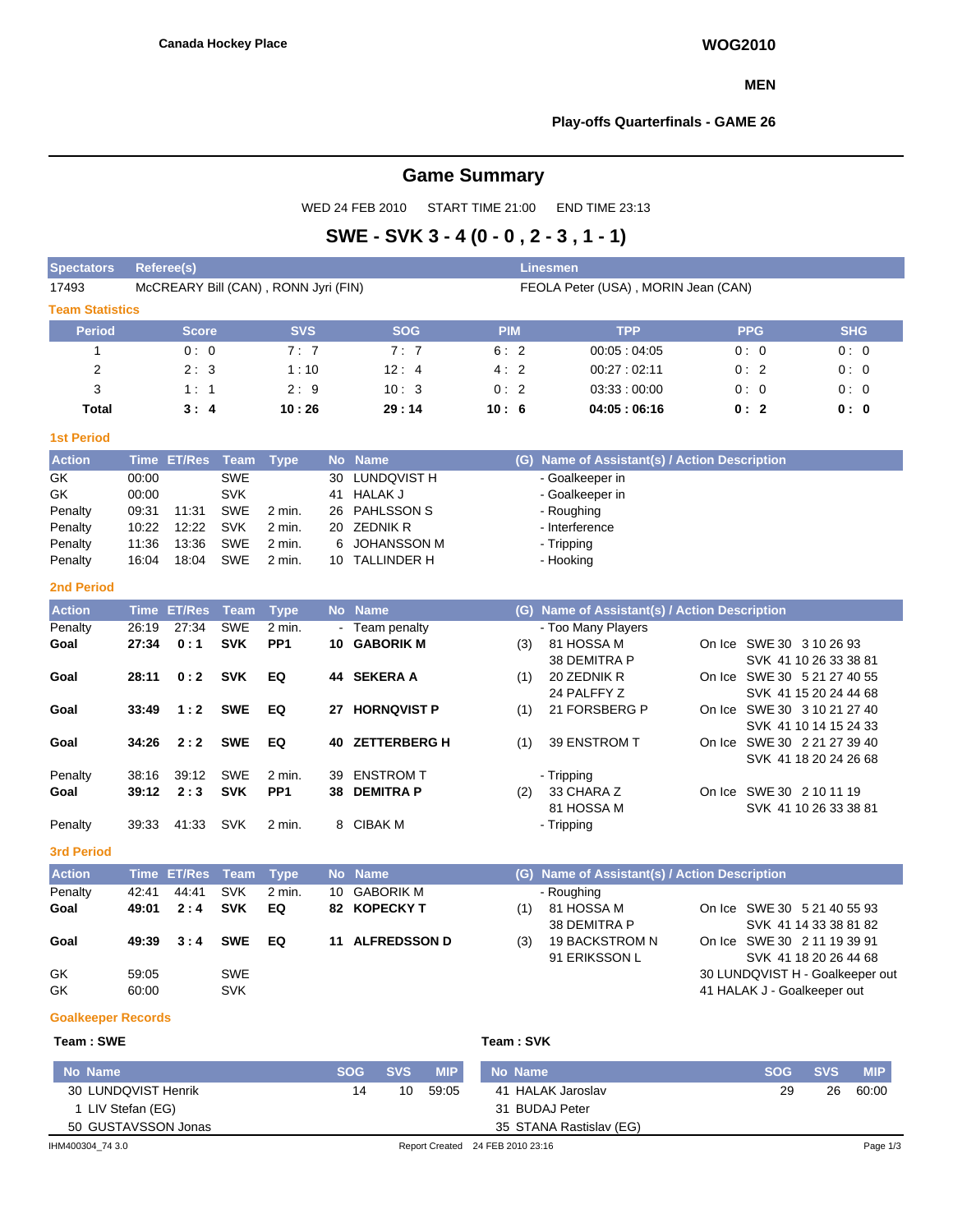## **MEN**

## **Play-offs Quarterfinals - GAME 26**

| <b>Game Statistics</b> |                          |          |       |                |                                     |                |          |             |    |          |                |                |      |           |            |            |            |
|------------------------|--------------------------|----------|-------|----------------|-------------------------------------|----------------|----------|-------------|----|----------|----------------|----------------|------|-----------|------------|------------|------------|
|                        | Team: SWE (YLW)          |          |       |                |                                     |                |          |             |    |          |                |                |      |           |            |            |            |
|                        |                          |          |       |                | <b>Shots on Goal</b><br>Time on Ice |                |          |             |    |          |                |                |      |           |            |            |            |
| No Pos Name            |                          | G        | A PIM |                |                                     | $\overline{2}$ |          | 3 OT TS +/- |    |          | $\overline{1}$ | $\overline{2}$ | 3    | <b>OT</b> | <b>TOT</b> | <b>SHF</b> | <b>AVG</b> |
| 2 D                    | <b>OHLUND Mattias</b>    | 0        | 0     | 0              |                                     | 1              | 1        |             | 3  | $+2$     | 7:08           | 5:01           | 6:36 |           | 18:45      | 28         | 0:40       |
| 20 F                   | <b>SEDIN Henrik</b>      | 0        | 0     | 0              | 0                                   | 1              | 0        |             | 1  | 0        | 4:05           | 3:54           | 5:44 |           | 13:43      | 16         | 0:51       |
| 22 F                   | <b>SEDIN Daniel</b>      | 0        | 0     | 0              | $\mathbf 0$                         | 1              | 0        |             | 1  | 0        | 3:38           | 4:18           | 5:27 |           | 13:23      | 16         | 0:50       |
| 39 D                   | <b>ENSTROM Tobias</b>    | 0        | 1     | $\overline{2}$ | 0                                   | 0              | 0        |             | 0  | $+2$     | 1:42           | 4:42           | 8:01 |           | 14:25      | 21         | 0:41       |
| 80F                    | <b>WEINHANDL Mattias</b> | $\Omega$ | 0     | $\mathbf 0$    | $\Omega$                            | $\mathbf 0$    | $\Omega$ |             | 0  | $\Omega$ | 3:52           | 2:28           | 2:43 |           | 9:03       | 11         | 0:49       |
| 5 D                    | LIDSTROM Nicklas +C      | 0        | 0     | 0              | 2                                   | 1              | 2        |             | 5  | $-2$     | 8:14           | 9:21           | 8:28 |           | 26:03      | 36         | 0:43       |
| 21 F                   | <b>FORSBERG Peter</b>    | 0        | 1     | 0              | 0                                   | 1              | 0        |             | 1  | 0        | 5:02           | 6:44           | 4:21 |           | 16:07      | 21         | 0:46       |
| 27 F                   | <b>HORNQVIST Patric</b>  | 1        | 0     | 0              | 1                                   | 2              | 0        |             | 3  | $+1$     | 4:44           | 6:23           | 5:27 |           | 16:34      | 21         | 0:47       |
| 40 F                   | ZETTERBERG Henrik +A     | 1        | 0     | 0              | 2                                   | 1              | 1        |             | 4  | $\Omega$ | 7:24           | 5:55           | 5:39 |           | 18:58      | 27         | 0:42       |
| 55 D                   | <b>KRONWALL Niklas</b>   | 0        | 0     | $\mathbf 0$    | $\mathbf 0$                         | $\mathbf 0$    | 1        |             | 1  | $-2$     | 7:19           | 8:22           | 4:10 |           | 19:51      | 29         | 0:41       |
| 6 D                    | <b>JOHANSSON Magnus</b>  | 0        | 0     | 2              | 0                                   | 0              | 0        |             | 0  | 0        | 2:22           | 0:00           | 0:00 |           | 2:22       | 4          | 0:35       |
| 10 <sub>D</sub>        | <b>TALLINDER Henrik</b>  | 0        | 0     | 2              | 0                                   | 1              | 0        |             | 1  | $+1$     | 5:54           | 6:28           | 4:36 |           | 16:58      | 27         | 0:37       |
| 11 F                   | ALFREDSSON Daniel +A     | 1        | 0     | $\mathbf 0$    | 0                                   | 0              | 1        |             | 1  | $+1$     | 5:10           | 6:37           | 7:41 |           | 19:28      | 30         | 0:38       |
| 19 F                   | <b>BACKSTROM Nicklas</b> | $\Omega$ | 1     | 0              | $\Omega$                            | 1              | 2        |             | 3  | $+1$     | 6:14           | 6:32           | 7:57 |           | 20:43      | 28         | 0:44       |
| 91 F                   | <b>ERIKSSON Loui</b>     | 0        | 1     | 0              | 0                                   | 0              | 1        |             | 1  | $+1$     | 3:59           | 5:26           | 8:00 |           | 17:25      | 24         | 0:43       |
| 3 D                    | <b>MURRAY Douglas</b>    | 0        | 0     | 0              | 0                                   | 0              | 0        |             | 0  | $+1$     | 3:50           | 5:50           | 4:11 |           | 13:51      | 20         | 0:41       |
| 26 F                   | <b>PAHLSSON Samuel</b>   | 0        | 0     | $\overline{2}$ | 1                                   | 1              | 0        |             | 2  | 0        | 4:10           | 4:03           | 1:48 |           | 10:01      | 17         | 0:35       |
| 29 D                   | ODUYA Johnny             | 0        | 0     | 0              | $\Omega$                            | $\Omega$       | $\Omega$ |             | 0  | $\Omega$ | 2:48           | 0:00           | 0:00 |           | 2:48       | 5          | 0:33       |
| 93 F                   | FRANZEN Johan            | 0        | 0     | 0              | 0                                   | 1              | 1        |             | 2  | -1       | 4:36           | 5:40           | 7:30 |           | 17:46      | 22         | 0:48       |
| 1 GK                   | LIV Stefan               | 0        | 0     | 0              | 0                                   | 0              | $\Omega$ |             | 0  |          |                |                |      |           |            |            |            |
| 30 GK                  | <b>LUNDQVIST Henrik</b>  | 0        | 0     | 0              | 0                                   | 0              | 0        |             | 0  |          |                |                |      |           |            |            |            |
| 50 GK                  | <b>GUSTAVSSON Jonas</b>  | $\Omega$ | 0     | 0              | 0                                   | 0              | $\Omega$ |             | 0  |          |                |                |      |           |            |            |            |
| Total                  |                          | 3        | 4     | 8              | 7                                   | $12 \,$        | 10       |             | 29 |          |                |                |      |           |            |            |            |

## **Head Coach :** GUSTAFSSON Bengt Ake

**Team : SVK (BLU)**

|             |                       |    | <b>Shots on Goal</b> |          |          |          |          | Time on Ice          |          |      |                |      |           |            |            |            |
|-------------|-----------------------|----|----------------------|----------|----------|----------|----------|----------------------|----------|------|----------------|------|-----------|------------|------------|------------|
| No Pos Name |                       | G. | <b>A PIM</b>         |          |          | 2        | OT<br>3  | <b>TS</b>            | $+/-$    |      | $\overline{2}$ | 3    | <b>OT</b> | <b>TOT</b> | <b>SHF</b> | <b>AVG</b> |
| 14 D        | MESZAROS Andrej       | 0  | $\Omega$             | 0        | 0        | $\Omega$ | $\Omega$ | 0                    | 0        | 5:55 | 6:15           | 7:22 |           | 19:32      | 30         | 0:39       |
| 33 D        | CHARA Zdeno +C        | 0  |                      | 0        | 0        | 0        | $\Omega$ | 0                    | 0        | 7:42 | 8:21           | 7:29 |           | 23:32      | 33         | 0:42       |
| 38 F        | DEMITRA Pavol +A      |    | 2                    | 0        |          |          | $\Omega$ | $\mathbf{2}$         | $+1$     | 5:41 | 8:00           | 7:32 |           | 21:13      | 28         | 0:45       |
| 81 F        | HOSSA Marian +A       | 0  | 3                    | 0        |          | $\Omega$ | 2        | 3                    | $+1$     | 5:37 | 6:54           | 7:27 |           | 19:58      | 25         | 0:47       |
| 82F         | <b>KOPECKY Tomas</b>  | 1  | $\Omega$             | 0        |          | 0        | 1        | $\mathbf{2}$         | $+1$     | 3:21 | 5:15           | 3:43 |           | 12:19      | 19         | 0:38       |
| 10F         | <b>GABORIK Marian</b> |    | 0                    | 2        |          |          | 0        | $\mathbf{2}^{\circ}$ | $-1$     | 6:19 | 6:05           | 6:38 |           | 19:02      | 26         | 0:43       |
| 15F         | <b>STUMPEL Jozef</b>  | 0  | $\Omega$             | 0        | 0        | 0        | 0        | 0                    | 0        | 5:48 | 4:00           | 5:32 |           | 15:20      | 22         | 0:41       |
| 17 D        | VISNOVSKY Lubomir     | 0  | $\Omega$             | 0        | 0        | 0        | 0        | 0                    | 0        | 7:28 | 6:23           | 7:50 |           | 21:41      | 29         | 0:44       |
| 24 F        | PALFFY Zigmund        | 0  |                      | 0        | 0        | $\Omega$ | $\Omega$ | 0                    | $-1$     | 5:56 | 3:14           | 2:22 |           | 11:32      | 18         | 0:38       |
| 77 D        | <b>STRBAK Martin</b>  | 0  | $\Omega$             | 0        | 0        | $\Omega$ | $\Omega$ | 0                    | $\Omega$ | 6:26 | 6:43           | 7:02 |           | 20:11      | 27         | 0:44       |
| 18 F        | <b>SATAN Miroslav</b> | 0  | $\Omega$             | $\Omega$ | $\Omega$ |          | $\Omega$ |                      | $-2$     | 3:35 | 6:44           | 4:00 |           | 14:19      | 17         | 0:50       |
| 20 F        | <b>ZEDNIK Richard</b> | 0  |                      | 2        | 0        | $\Omega$ | 0        | 0                    | $-1$     | 5:45 | 4.51           | 5:43 |           | 16:19      | 18         | 0:54       |
| 26 F        | <b>HANDZUS Michal</b> | 0  | $\Omega$             | 0        | 0        | $\Omega$ | 0        | 0                    | -2       | 6:00 | 8:14           | 5:46 |           | 20:00      | 25         | 0:48       |
| 44 D        | SEKERA Andrej         |    | $\Omega$             | 0        | 0        |          | 0        |                      | 0        | 5:33 | 5:23           | 5:35 |           | 16:31      | 24         | 0:41       |
| 68 D        | <b>JURCINA Milan</b>  | 0  | $\Omega$             | 0        | 0        | 0        | 0        | 0                    | -1       | 4.52 | 4:49           | 5:33 |           | 15:14      | 23         | 0:39       |